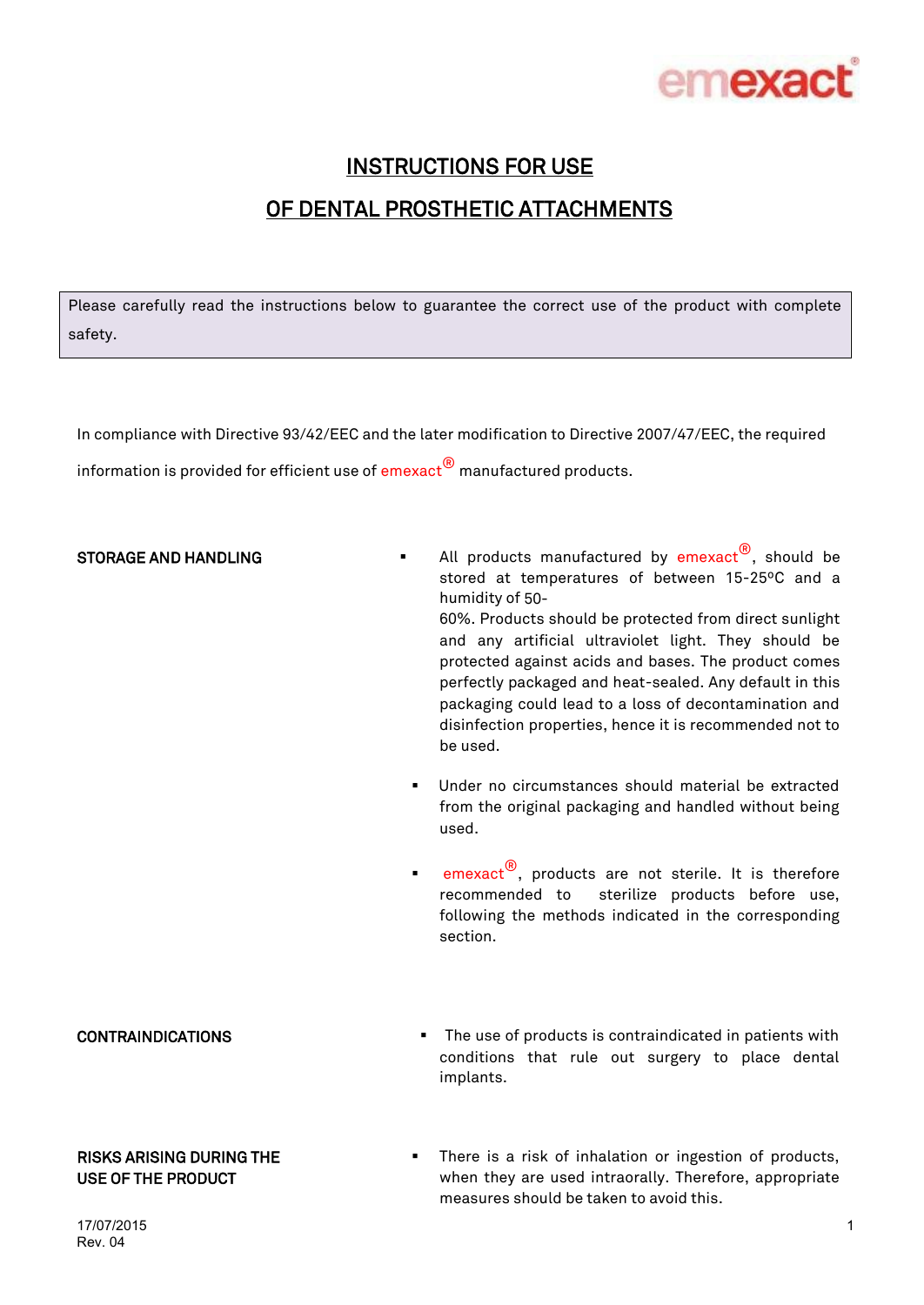

**STERILIZATION METHODS**  $\bullet$  emexact<sup>®</sup> products are non-sterile, hence it is recommended to follow the wet, heat sterilization method (autoclave). The product should first be extracted from the packaging and inserted into a bag suitable for autoclave sterilization, to then continue with the method described below.

- This is the most commonly used method in dental clinics and laboratories. Sterilization occurs through a physical agent, damp heat, which causes denaturation, and coagulation of proteins. These effects are mainly due to two reasons:
- Water is a highly reactive chemical species. Many biological structures (DNA, RNA, proteins, etc.) are produced by reactions that eliminate water. Therefore, reverse reactions could damage the cell as a result of the production of toxic products. The secondary and tertiary structures of proteins are also stabilized, through intermolecular bonding forces of hydrogen, which can be replaced and broken down by water at high temperatures.
- The water steam has a heat transfer coefficient much higher than air. Therefore, damp materials conduct heat much quicker that dry materials, owing to the energy released during condensation.
- **The autoclave is the most widely used apparatus for** temperatures over 100°C. A temperature of 121ºC (overpressure atmosphere), with an exposure time over 15 minutes, following the recommendations of the autoclave manufacturer, is used to destroy sporeforming organisms.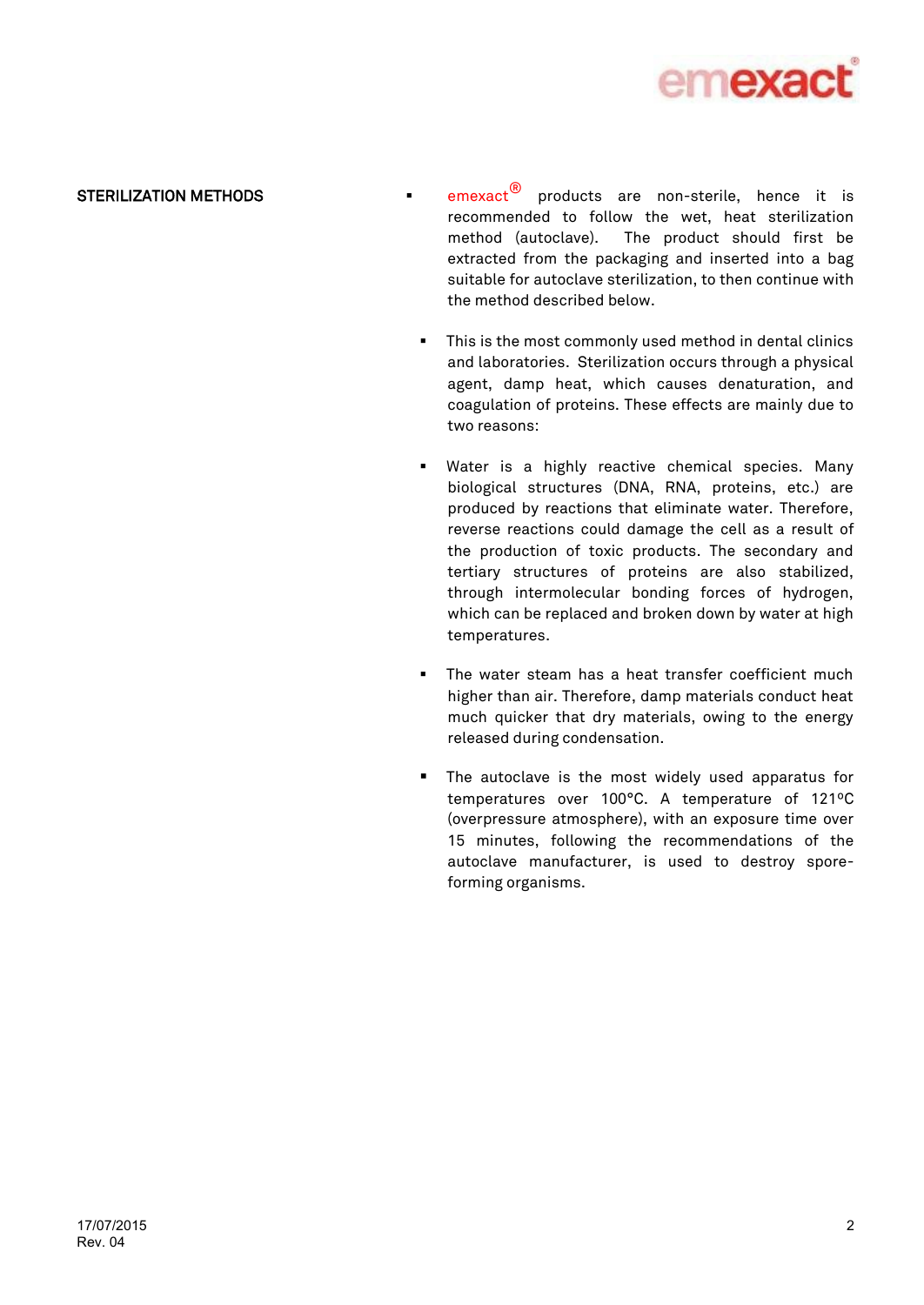

| Pressur<br>e<br>[atm] | Temperature<br>[°C]             |                            |                            |                                |  |
|-----------------------|---------------------------------|----------------------------|----------------------------|--------------------------------|--|
|                       | Complete<br>discharge<br>of air | 2/3<br>discharge<br>of air | 1/2<br>discharge<br>of air | Without<br>discharge<br>of air |  |
| 1/3                   | 109                             | 100                        | 90                         | 72                             |  |
| 2/3                   | 115                             | 109                        | 100                        | 90                             |  |
| 1                     | 121                             | 115                        | 109                        | 100                            |  |
| 4/3                   | 126                             | 121                        | 115                        | 109                            |  |
| 5/3                   | 130                             | 126                        | 121                        | 115                            |  |
| $\overline{2}$        | 133                             | 130                        | 126                        | 121                            |  |

Influence of incomplete discharge of air at the temperature of the autoclave

### Advantages

- Quick heating and penetration
- Quick destruction of bacteria and spores
- Leaves no toxic residues
- Low deterioration of exposed material
- **•** Economical

### Disadvantages

- Solutions which form emulsions with water cannot be sterilized
- Corrosive on certain metal instruments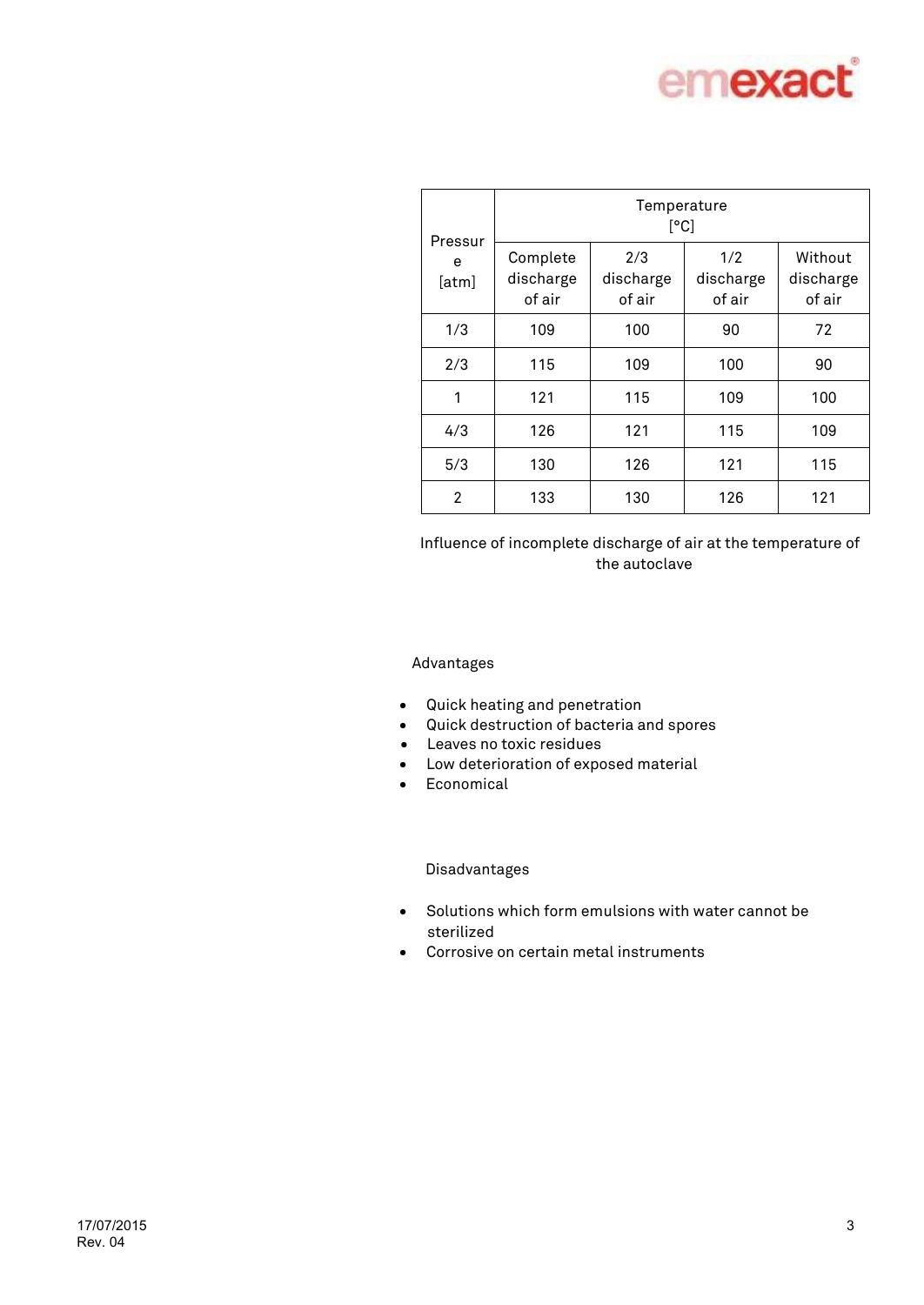

## SYMBOLOGY AND DESCRIPTION

| Symbol     | <b>Description</b>                  |  |  |
|------------|-------------------------------------|--|--|
|            | Date of manufacture                 |  |  |
| ≥≤         | Date of Expiry                      |  |  |
|            | Single use. Do not reuse            |  |  |
| LOT        | <b>Batch Number</b>                 |  |  |
| <b>REF</b> | Article reference number            |  |  |
|            | Attention! See instructions for use |  |  |
|            | Details of the manufacture          |  |  |
|            | Non-sterile product                 |  |  |
| C F        | <b>MDD CE marking</b>               |  |  |

**PRECAUTION EXECUTION EXECUTION EXECUTION EXECUTION EXECUTION EXECUTION EXECUTION EXECUTION EXECUTION** health professionals (Dental Technicians, Doctors and Dentists). Safety and efficiency of supplied emexact<sup>®</sup> products, both screws, abutments and other surgical and prosthetic

> dental accessories. are only guaranteed when they are used by qualified professionals.

- Qualified health professionals (Dental Technicians, Doctors and Dentists) are recommended to regularly check for possible changes in the functioning of the product every 6 months.
- **emexact**<sup>®</sup> products are for single use before the expiry date, as indicated on the label. If the product is withdrawn from the patient, it should be disposed of, as it could have been in contact with biological materials of the patient (blood, tissue, etc.), and traces of these could pass to another patient, if it is reused without proper cleaning and disinfection.

RECOMMENDED TORQUE GUIDE **A** table is given below with the Torques recommended by the main manufacturers of implants applicable to emexact<sup>®</sup> products: